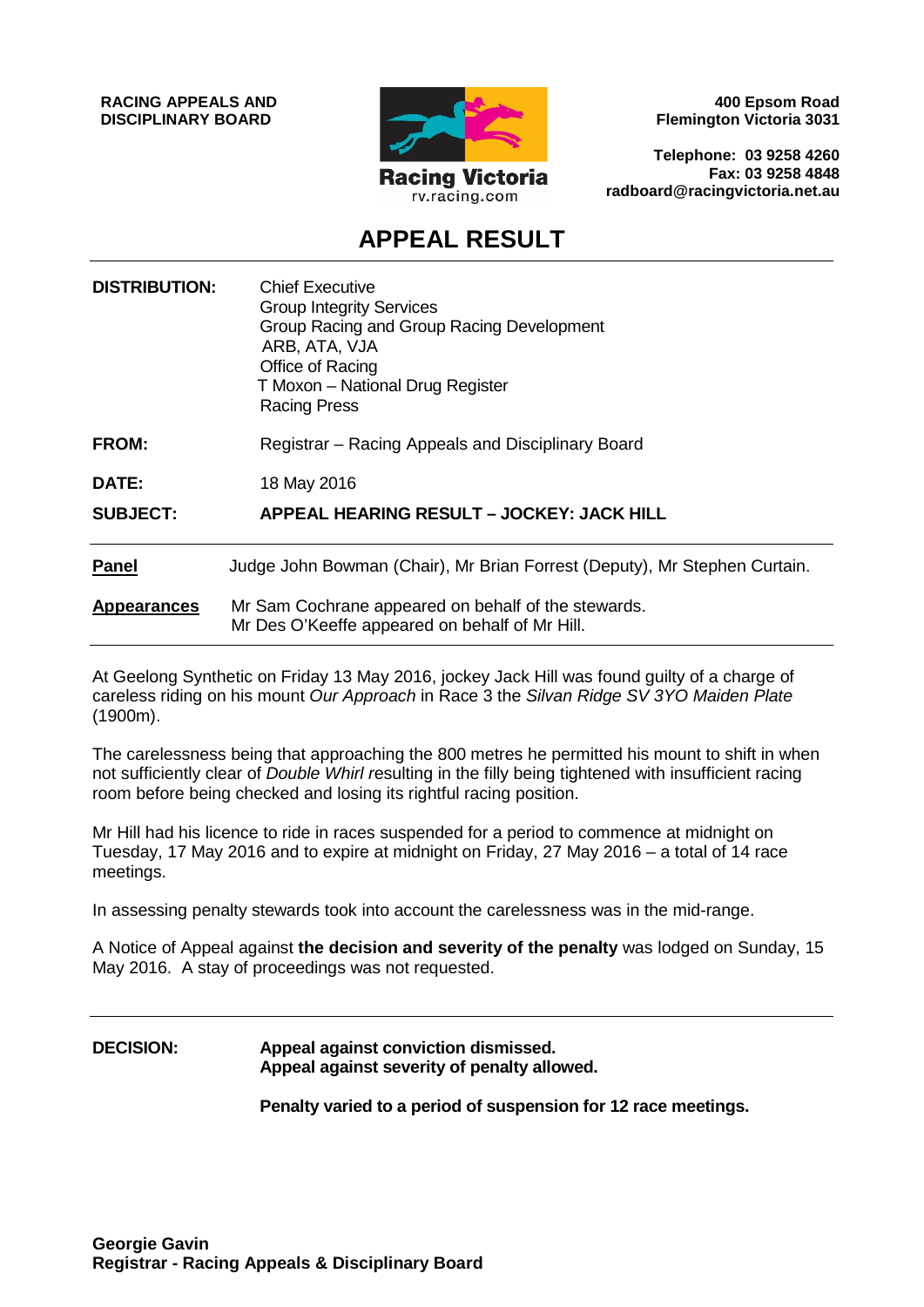# **TRANSCRIPT OF PROCEEDINGS**

# **RACING APPEALS AND DISCIPLINARY BOARD**

\_\_\_\_\_\_\_\_\_\_\_\_\_\_\_\_\_\_\_\_\_\_\_\_\_\_\_\_\_\_\_\_\_\_\_\_\_\_\_\_\_\_\_\_\_\_\_\_\_\_\_\_\_\_\_\_\_\_\_\_\_\_\_

**HIS HONOUR JUDGE J. BOWMAN, Chairman MR B. FORREST, Deputy Chairman MR S. CURTAIN**

#### **EXTRACT OF PROCEEDINGS**

#### **DECISION**

# **IN THE MATTER OF THE SILVAN RIDGE SV 3YO MAIDEN PLATE OVER 1900 METRES AT GEELONG SYNTHETIC ON 13/5/16**

**JOCKEY: JACK HILL**

#### **MELBOURNE**

#### **WEDNESDAY, 18 MAY 2016**

MR S. COCHRANE appeared on behalf of the RVL Stewards

MR D. O'KEEFFE appeared on behalf of Mr J. Hill